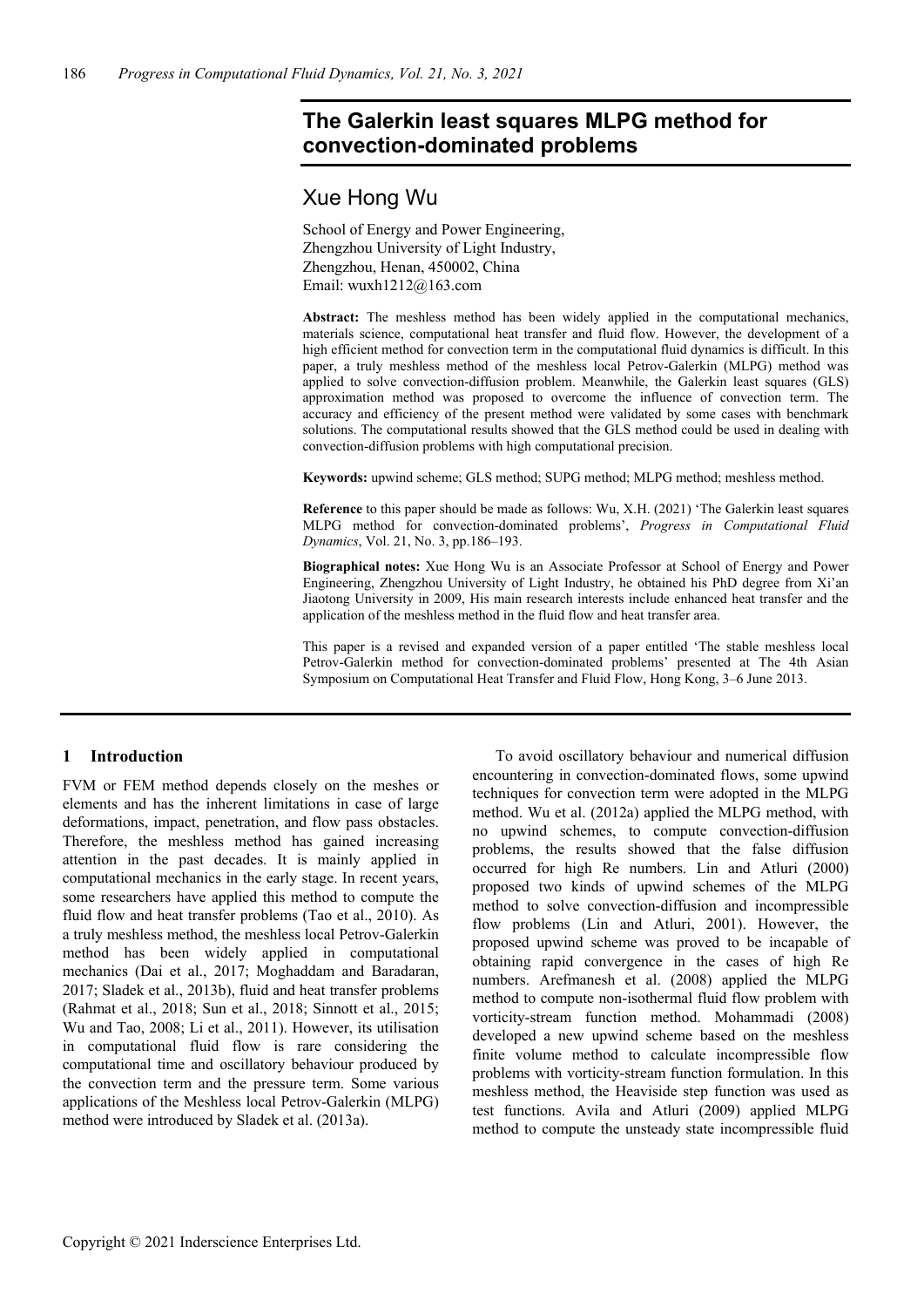flow problem. An upwind scheme of the MLPG method was developed by Wu et al. (2010) and applied in computing incompressible flow and convection-diffusion problems (Wu et al., 2012b, 2012c; Chen et al., 2018a, 2018b; Li et al., 2019). Najafi et al. (2012) applied the MLPG method to compute incompressible laminar fluid flow, using the local weak form of the Navier-Stokes equations obtained based on the framework of the characteristic-based split (CBS) algorithm. Nikfar and Mahmoodi applied the MLPG method to solve the problem of laminar natural convection of nanofluid in a cavity with wavy side walls (Nikfar and Mahmoodi, 2012). In their computation, the governing equations were determined by the stream function–vorticity formulation. Arefmanesh et al. (2013) applied the MLPG method to simulate the buoyancydriven flow and heat transfer in a differentially-heated enclosure with a baffle attached to its higher temperature side wall. They also applied the stream function-vorticity formulation. CBS scheme was applied by Enjilela et al. (2016) to overcome the stability of the MLPG-VF-based method and to solve the high Reynolds and Rayleigh numbers problems. Thamareerat et al. (2016) used the moving Kriging interpolation method based on the MLPG method to solve the time fractional Navier-Stokes equations.

The purpose of present paper was to solve convection-dominated problems using the MLPG method. The Galerkin least squares (GLS) was developed and applied in the MLPG method to overcome oscillations produced by convection term. Three cases were considered to verify the stability and accuracy of the present method.

# **2 MLPG/GLS for convection-diffusion**

The dimensionless two-dimensional convection-diffusion equation and boundary conditions in the Cartesian coordinate system are as follows:

$$
u_j \frac{\partial T}{\partial x_j} = \frac{1}{Pe} \frac{\partial^2 T}{\partial x_j^2} + \dot{\Phi} (j = 1, 2) \text{ in } \Omega
$$
 (1)

where the Peclet number is defined as following:

$$
Pe = \frac{u_{ref} L_{ref}}{a} \tag{2}
$$

The Dirichlet boundary condition is:

$$
T = \overline{T}_1 \text{ on } \Gamma_u. \tag{3}
$$

The Neumann boundary condition is:

$$
-\lambda \frac{\partial T}{\partial x_j} n_j = \overline{q}_1 \text{ on } \Gamma_t.
$$
 (4)

where *T* represents the temperature,  $\overline{T_1}$  is the given temperature, *a* is the thermal diffusive coefficient, *λ* is the thermal conductivity,  $\dot{\Phi}$  is the source term,  $n_i$  is the outward unit normal vector to  $\Gamma$ ,  $\overline{q}$  is the given heat flux,  $u_j$ is the velocity,  $\Gamma_t$  and  $\Gamma_u$  are subsets of  $\Gamma$  satisfying  $\Gamma_t \cap \Gamma_u$  $= \emptyset$  and  $\Gamma_t \cup \Gamma_u = \Gamma$ .

Generally the MLPG method integrates in a local sub-domain  $\Omega_{\gamma}$ , the weighted integral form of equation (1) is given as:

$$
\int_{\Omega_{\mathbf{x}}} \left( u_j \frac{\partial T}{\partial x_j} - \frac{1}{Pe} \frac{\partial^2 T}{\partial x_j^2} - \dot{\Phi} \right) v d\Omega_{\mathbf{x}} = 0 \tag{5}
$$

Similarly, integral form of GLS method in a local sub-domain  $\Omega$ <sub>x</sub> is given as:

$$
\int_{\Omega_{\mathbf{x}}} \left[ u_j \frac{\partial v}{\partial x_j} - \frac{1}{P \mathbf{e}} \frac{\partial^2 v}{\partial x^2_j} \right] \left[ u_j \frac{\partial T}{\partial x_j} - \frac{1}{P \mathbf{e}} \frac{\partial^2 T}{\partial x^2_j} - \dot{\Phi} \right] d\Omega_{\mathbf{x}} = 0 \tag{6}
$$

So, integral form of MLPG/GLS method can be expressed as follows:

$$
\int_{\Omega_{\mathbf{x}}} \left\{ v + \tau \left[ u_j \frac{\partial v}{\partial x_j} - \frac{1}{P e} \frac{\partial^2 v}{\partial x_j^2} \right] \right\}_{d\Omega_{\mathbf{x}} = 0}
$$
\n
$$
\left[ u_j \frac{\partial T}{\partial x_j} - \frac{1}{P e} \frac{\partial^2 T}{\partial x_j^2} - \dot{\Phi} \right]
$$
\n(7)

By using the Gauss theorem in equation (7), we can obtain the following local weak formulation equation:

$$
\int_{\Omega_{\mathbf{x}}} \left( u_{j} \frac{\partial T}{\partial x_{j}} v + \frac{1}{Pe} \frac{\partial T}{\partial x_{j}} \frac{\partial v}{\partial x_{j}} - \dot{\Phi} v \right) d\Omega
$$
\n
$$
+ \int_{\Omega_{\mathbf{x}}} \left\{ \tau \left[ u_{j} \frac{\partial v}{\partial x_{j}} u_{j} \frac{\partial T}{\partial x_{j}} - \frac{1}{Pe} u_{j} \frac{\partial v}{\partial x_{j}} \frac{\partial^{2} T}{\partial x_{j}^{2}} \right] + \int_{\Omega_{\mathbf{x}}} \left\{ - \frac{1}{Pe} \frac{\partial^{2} v}{\partial x_{j}^{2}} u_{j} \frac{\partial T}{\partial x_{j}} + \frac{1}{Pe^{2}} \frac{\partial^{2} v}{\partial x_{j}^{2}} \frac{\partial^{2} T}{\partial x_{j}^{2}} \right\} d\Omega
$$
\n
$$
- \int_{\Omega_{\mathbf{x}}} \left[ \tau \left( u_{j} \frac{\partial v}{\partial x_{j}} - \frac{1}{Pe} \frac{\partial^{2} v}{\partial x_{j}^{2}} \right) \dot{\Phi} \right] d\Omega - \int_{\Gamma_{I}} \frac{1}{Pe} \frac{\partial \phi}{\partial x_{j}} n_{j} v d\Gamma
$$
\n
$$
- \int_{\Gamma_{\mathbf{x}}} \frac{1}{Pe} \frac{\partial \phi}{\partial x_{j}} n_{j} v d\Gamma - \int_{\Gamma_{I}} \frac{1}{\lambda Pe} \overline{q} v_{I} d\Gamma = 0
$$
\n(8)

where  $\Gamma$ <sub>*I*</sub> is the part of sub-domain boundary included in the global domain.

To obtain the discretised equation of each sub-domain, the unknown function can be approximated using the moving least square (MLS) method (Atluri, 2004):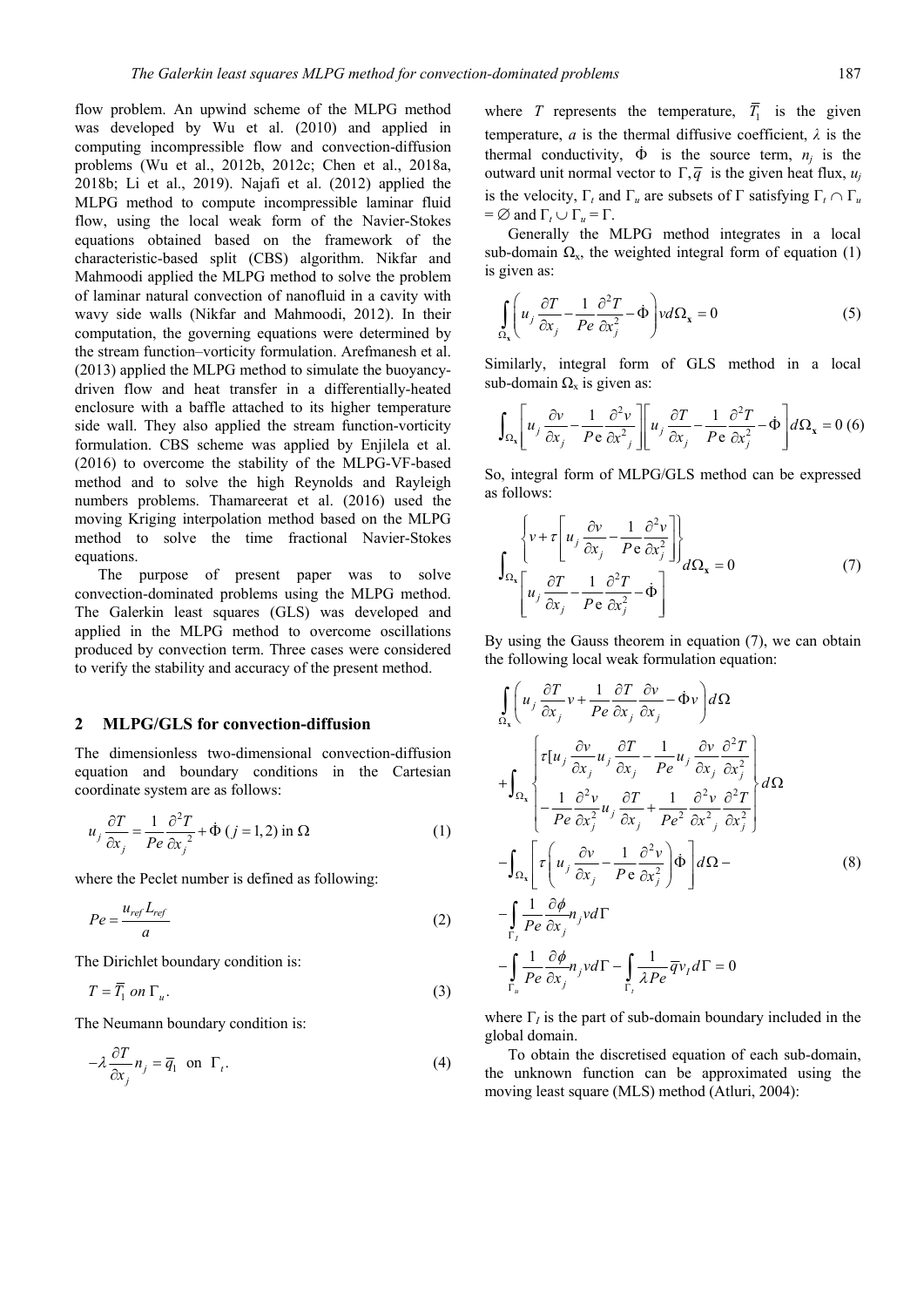188 *X.H. Wu*

$$
T^{h}(\mathbf{x}) = \mathbf{\Phi}^{T}(\mathbf{x}) \cdot \mathbf{T} = \sum_{I=1}^{N} \Phi_{I}(\mathbf{x}) \hat{T}_{I} \qquad x \in \Omega_{\mathbf{x}}
$$
(9)

where  $\hat{T}$  represents the fictitious nodal value, but not the value of the unknown function. The characteristic of MLS has been discussed widely in literatures (Atluri and Zhu, 1998; Jin et al., 2001) and will not be restated herein. Substituting equation (9) into equation (8), we can obtain the following discretised system of linear equations:

$$
\int_{\Omega_{x}} \left( u_{j} \frac{\partial \Phi^{J} \hat{T}^{J}}{\partial x_{j}} v_{I} + \frac{1}{Pe} \frac{\partial \Phi^{J} \hat{T}^{J}}{\partial x_{j}} \frac{\partial v_{I}}{\partial x_{j}} - \dot{\Phi} v_{I} \right) d\Omega
$$
\n
$$
+ \int_{\Omega_{x}} \left\{ \tau \left[ u_{j} \frac{\partial v_{I}}{\partial x_{j}} u_{j} \frac{\partial \Phi^{J} \hat{T}^{J}}{\partial x_{j}} - \frac{1}{Pe} u_{j} \frac{\partial v_{I}}{\partial x_{j}} \frac{\partial^{2} \Phi^{J} \hat{T}^{J}}{\partial x_{j}^{2}} \right] - \frac{1}{Pe} \frac{\partial^{2} v_{I}}{\partial x_{j}^{2}} u_{j} \frac{\partial \Phi^{J} \hat{T}^{J}}{\partial x_{j}} + \frac{1}{Pe^{2}} \frac{\partial^{2} v_{I}}{\partial x_{j}^{2}} \frac{\partial^{2} \Phi^{J} \hat{T}^{J}}{\partial x_{j}^{2}} \right\} \left| (10) - \int_{\Omega_{x}} \left[ \tau \left( u_{j} \frac{\partial v_{I}}{\partial x_{j}} - \frac{1}{Pe} \frac{\partial^{2} v_{I}}{\partial x_{j}^{2}} \right) \dot{\Phi} \right] d\Omega
$$
\n
$$
- \int_{\Gamma_{\Gamma}} \left[ \frac{1}{Pe} \frac{\partial \Phi^{J} \hat{T}^{J}}{\partial x_{j}} n_{j} v_{I} d\Gamma = 0 \right]
$$

where M is the total number of nodes in the entire domain Ω. Equation (16) can be rewritten as:

$$
K \cdot \hat{T} = F \tag{11}
$$

*K* and *F* are the global stiffness matrix and the global vector, respectively. Which are defined as:

$$
K_{IJ} = \int_{\Omega_{\mathbf{x}}} \left( u_j \frac{\partial \mathbf{\Phi}^J}{\partial x_j} v_I + \frac{1}{Pe} \frac{\partial \mathbf{\Phi}^J}{\partial x_j} \frac{\partial v_I}{\partial x_j} \right) d\Omega
$$
  
\n
$$
- \int_{\Gamma_I} \frac{1}{Pe} \frac{\partial \mathbf{\Phi}^J}{\partial x_j} n_j v_I d\Gamma
$$
  
\n
$$
+ \int_{\Omega_{\mathbf{x}}} \left\{ \tau \left[ u_j \frac{\partial v_I}{\partial x_j} u_j \frac{\partial \mathbf{\Phi}^J}{\partial x_j} - \frac{1}{Pe} u_j \frac{\partial v_I}{\partial x_j} \frac{\partial^2 \mathbf{\Phi}^J}{\partial x_j^2} \right] \right\} d\Omega
$$
  
\n
$$
+ \int_{\Omega_{\mathbf{x}}} \left\{ \tau \left[ -\frac{1}{Pe} \frac{\partial^2 v_I}{\partial x_j^2} u_j \frac{\partial \mathbf{\Phi}^J}{\partial x_j} + \frac{1}{Pe^2} \frac{\partial^2 v_I}{\partial x_j^2} \frac{\partial^2 \mathbf{\Phi}^J}{\partial x_j^2} \right] \right\} d\Omega
$$
  
\n
$$
F_I = \int_{\Gamma_I} \frac{1}{\lambda Pe} \overline{q}_I v_I d\Gamma
$$
  
\n
$$
+ \int_{\Omega_{\mathbf{x}}} \left[ \tau \left( u_j \frac{\partial v_I}{\partial x_j} - \frac{1}{Pe} \frac{\partial^2 v_I}{\partial x_j^2} \right) \dot{\Phi} \right] d\Omega
$$
  
\n(13)

where the velocity is constant. Equation (11) obtains the fictitious nodal value  $\hat{T}$ , and temperature can be obtained by equation (9).

## **3 Patch tests**

In order to validate the accuracy and efficiency of the MLPG/GLS, the numerical results obtained by the present method are compared with that from the MLPG/SUPG method. In all numerical calculations, quadratic spline weight function is adopted in the meshless computation and the transformation method is applied to deal with the essential boundary conditions.

### *3.1 Thermal boundary layer problem*

The thermal boundary layer problem proposed by Franca et al. (1992) is used to validate the stability and accuracy of scheme for the convection term. A statement of this problem is shown in Figure 1 and non-dimensional boundary conditions are defined as:

$$
T = 1 \qquad \begin{cases} x = 0 & 0 \le y \le 0.5 \\ y = 0.5 & 0 \le x \le 1 \end{cases} \tag{14}
$$

$$
T = 0 \t y = 0, \t 0 \le x \le 1.0 \t (15)
$$

$$
T = 2y \t x = 1, \t 0 \le y \le 0.5 \t (16)
$$

**Figure 1** Thermal boundary layer problems



The velocity components are:

$$
u = 2y, \quad v = 0 \tag{17}
$$

This problem can be described as a thermal boundary layer problem on a fully developed flow between parallel plates, where a uniform velocity field (equal to one) is given to the top plate and the bottom plate is fixed. In the Peclet number definition, the top plate velocity is taken as the characteristic flow velocity and the length of y-direction is taken as the characteristic length. We use a mesh consisting of 41 equally spaced nodes in the x-direction, 21 nodes uniformly distributed in the y-direction.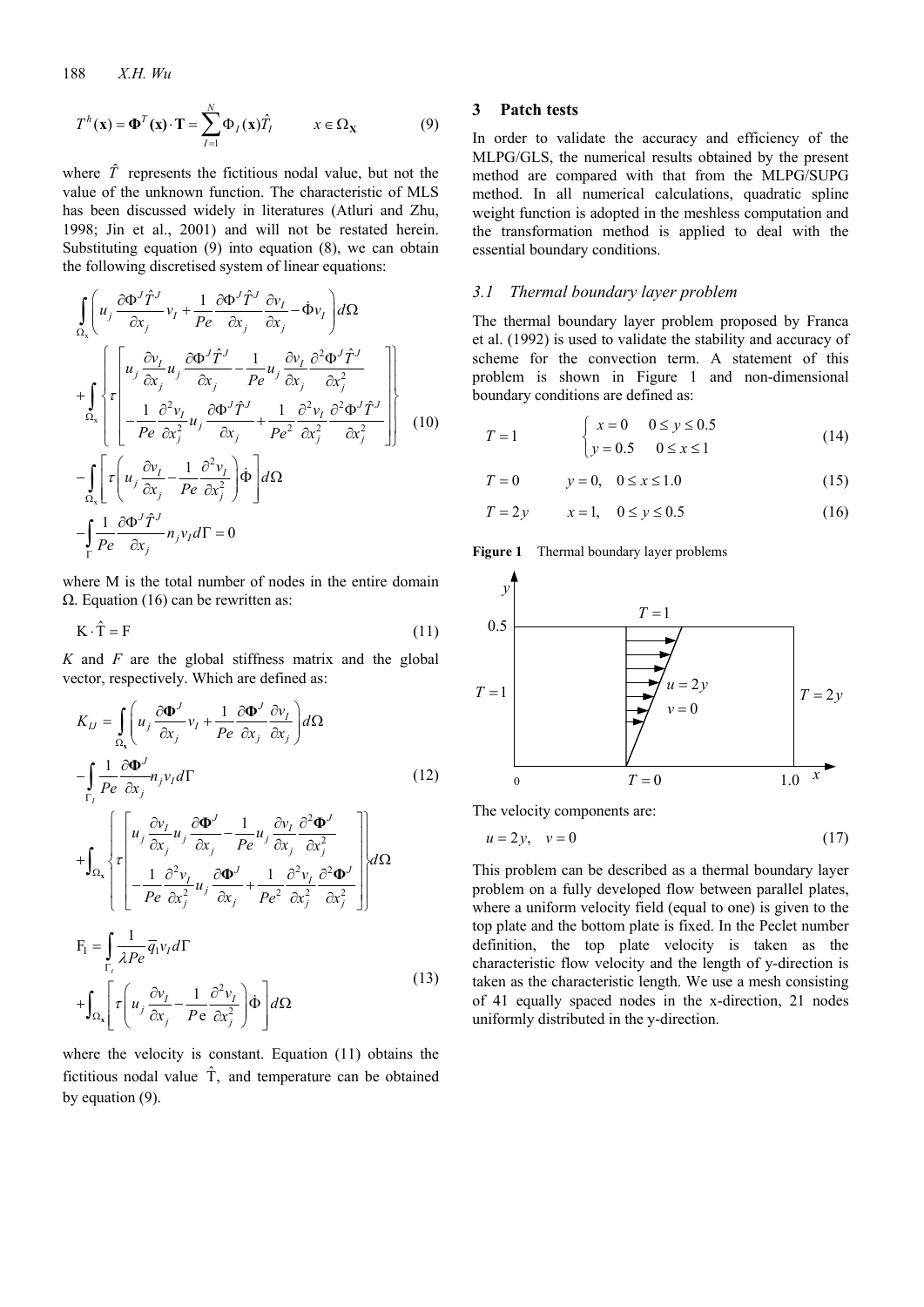Figure 2 and Figure 3 give the temperature distribution of the MLPG/GLS and MLPG/SUPG methods at  $Pe = 10^6$ , respectively. From these figures, we can see that the results of the MLPG/GLS method are in good agreement with that of the MLPG/SUPG method, suggesting the good computational accuracy of the present method.







**Figure 3** Local temperature distribution at  $x = 0.5$ , 1.0 under

#### *3.2 Smith-Hutton problem*

Smith and Hutton (1982) proposed a convection-diffusion problem which is shown in Figure 4. The given velocity field and boundary conditions are provided below:

$$
u = 2y(1 - x2), v = -2x(x - y2)
$$
 (18)

$$
T_{in}(x) = 1 + \tanh[\alpha(1+2x)] \text{ on } -1 \le x \le 0, y = 0 \tag{19}
$$

$$
\frac{\partial T}{\partial y} = \overline{q} = 0 \text{ on } 0 \le x \le 1, y = 0 \tag{20}
$$

$$
T = 0 \text{ on other boundaries} \tag{21}
$$

where  $\alpha$  is the sharp transition coefficient. The inlet temperature distribution is a stepwise profile, and the bigger the value of  $\alpha$ , the sharper is the inlet temperature distribution. In the present paper,  $\alpha = 100$  is selected, representing a very sharp transition. In this computation, the outlet profile is studied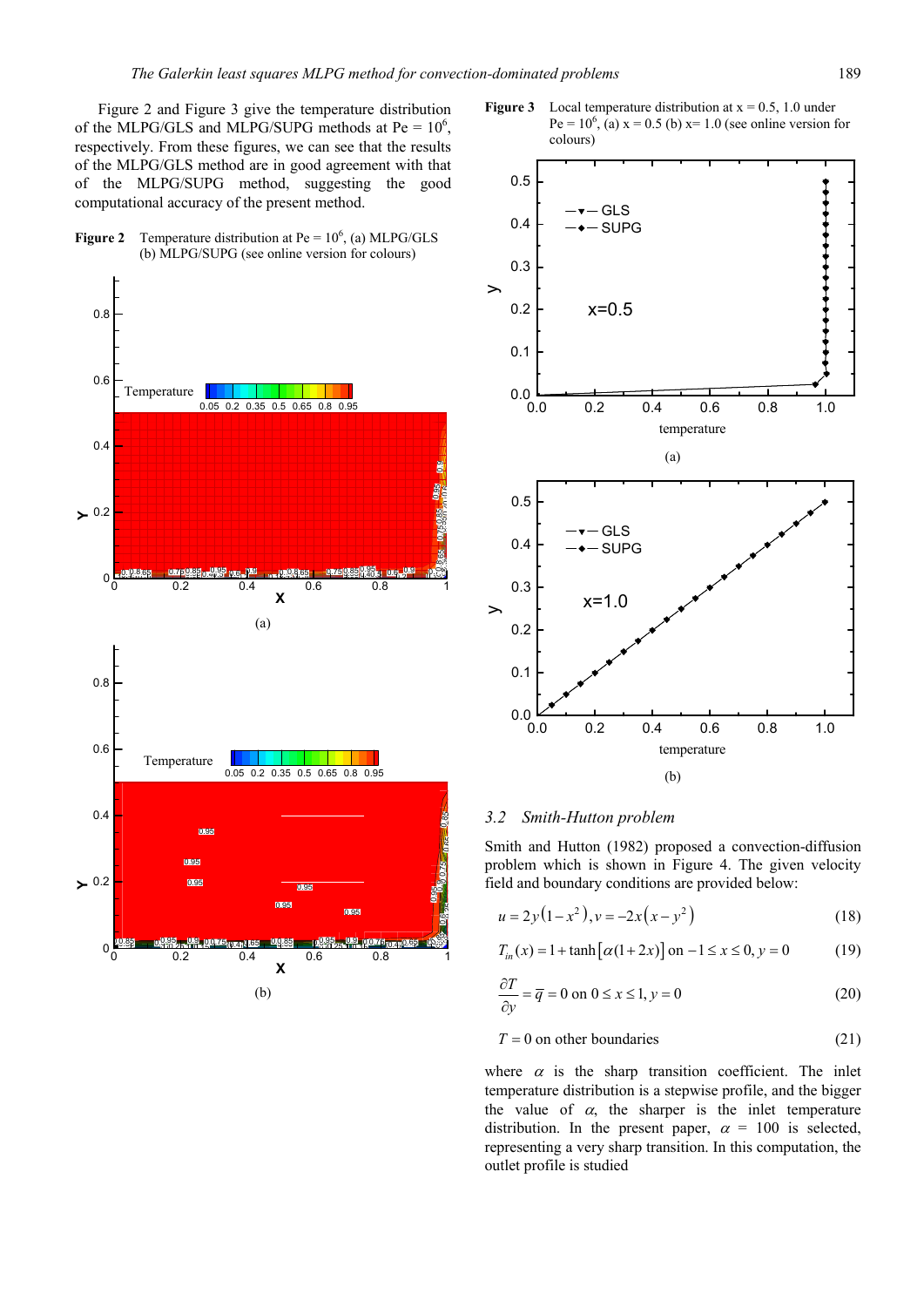

**Figure 4** Simth-Hutton problem at  $\alpha = 100$ , (a) velocity field (b) Inlet temperature

**Figure 5** Temperature distribution at  $Pe = 10^6$ , (a) MLPG/GLS method (b) MLPG/SUPG method (see online version for colours)



**Figure 5** Temperature distribution at  $Pe = 10^6$ , (a) MLPG/GLS method (b) MLPG/SUPG method (continued) (see online version for colours)



**Figure 6** Outlet temperature distribution at  $Pe = 10^6$  (see online version for colours)



Figure 5 and Figure 6 give the temperature field and outlet temperature distribution of MLPG/GLS and MLPG/SUPG method at  $Pe=10^6$ . From these figures, we can see that the results of MLPG/GLS and MLPG/SUPG methods have produced false diffusion.

#### *3.3 Brezzi problem*

The Brezzi problem is suggested by Brezzi et al. (1988). The problem statement and the boundary conditions are depicted in Figure 7; the velocity field  $(u = -y, v = x)$  is shown in Figure 8.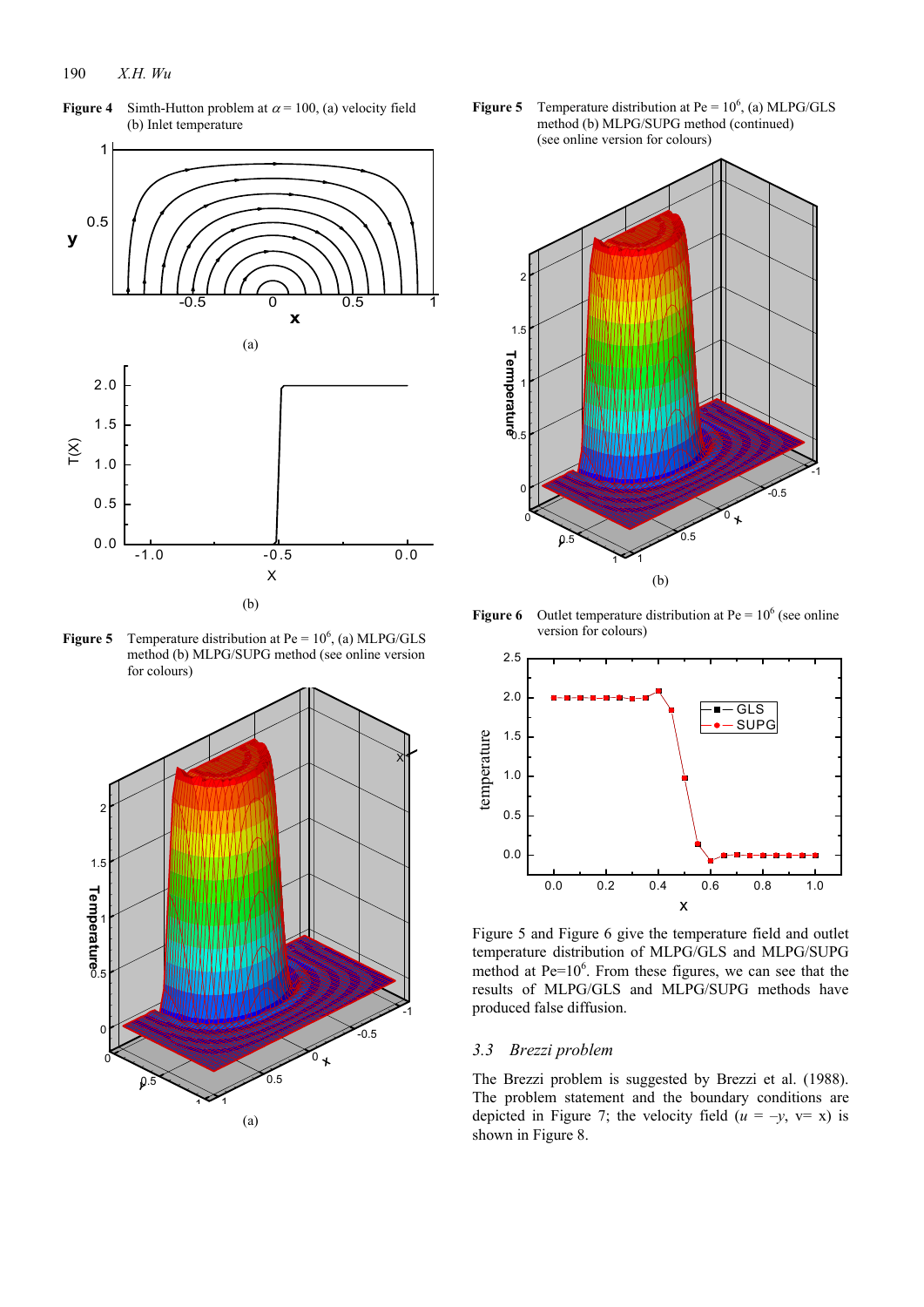



**Figure 8** Velocity field



The boundary conditions are as:

$$
T = 0
$$
\n
$$
\begin{cases}\nx=0 & 0.5 \le y \le 1.0 \\
x=1 & 0.0 \le y \le 1.0 \\
x=0.5 & 0.0 \le y \le 0.5 \\
y=0.5 & 0.0 \le x \le 0.5 \\
y=1.0 & 0.0 \le x \le 1.0\n\end{cases}
$$
\n(22)

$$
T = 1 \t y = 0, \t 0.5 \le x \le 1.0 \t (23)
$$

The velocity field is:

$$
u = -y, \qquad v = x \tag{24}
$$



**Figure 9** Temperature field at  $Pe = 10^3$ , (a) MLPG/GLS

Figure 9 to Figure 12 show the temperature fields and outlet temperature distributions at Pe =  $1,000$  and  $10^6$ , respectively. From these figures, it can be seen that these two methods give good results at low Pe number, but both of them produce slightly false diffusion at high Pe number. Therefore further studies are needed to improve the accuracy of present methods and decrease the false diffusion.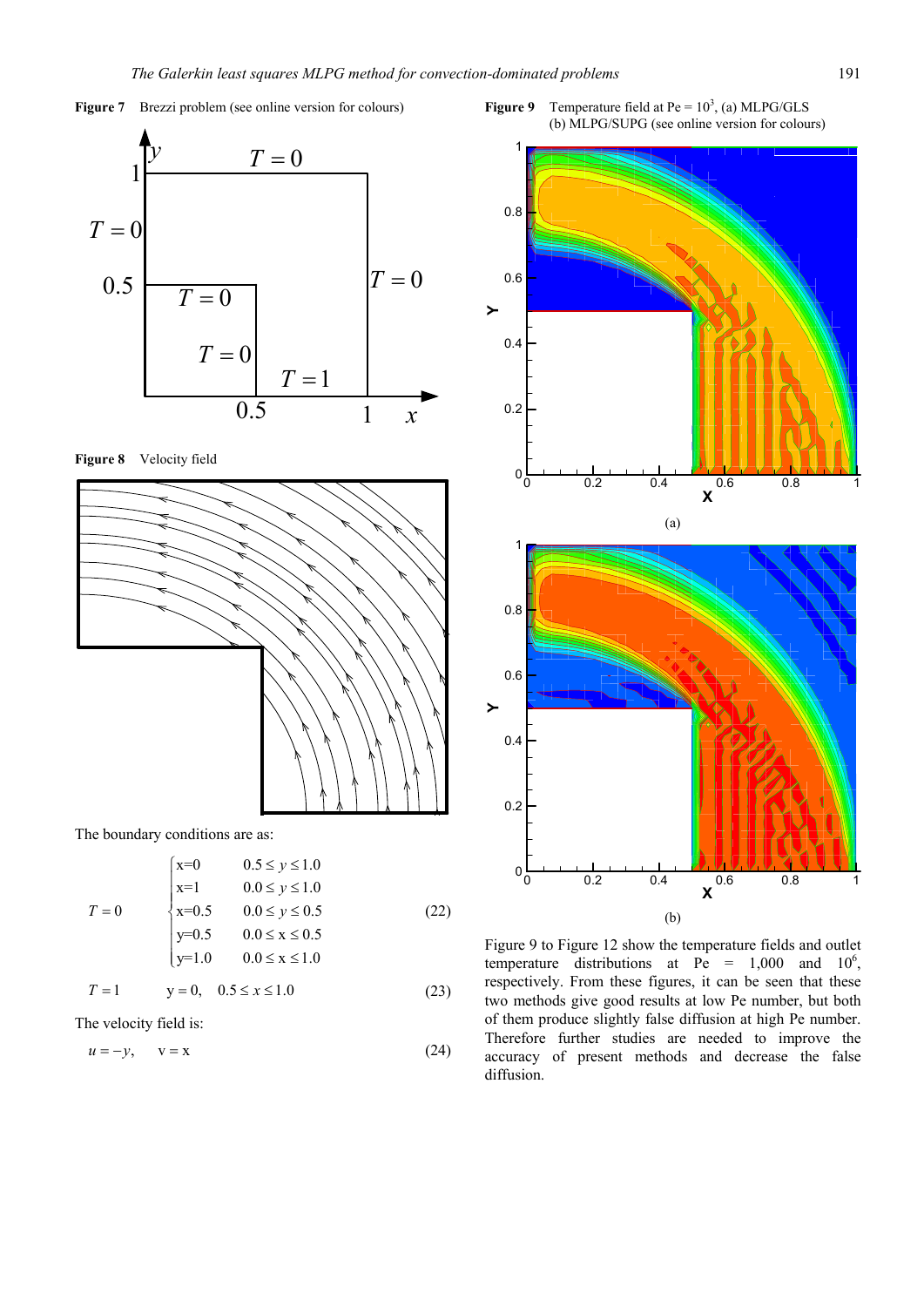

**Figure 10** Outlet temperature distribution ( $Pe=10<sup>3</sup>$ ) (see online version for colours)

**Figure 11** Temperature field at  $Pe = 10^6$ , (a) MLPG/GLS method (b) MLPG/SUPG method (see online version for colours)





**Figure 12** Outlet temperature distribution (Pe =  $10^6$ ) (see online version for colours)



#### **4 Conclusions**

In this paper, the GLS method was applied to deal with the convection term in the MLPG method. The results of the present method were compared with that of the MLPG/SUPG method to validate the efficiency and accuracy of the present method. The computational results showed that the present method can obtain good accuracy at low Pe number, but the employed two methods also produced false diffusion at high Pe number. Therefore further investigations are needed to construct a better upwind scheme for convection term.

### **Acknowledgements**

The authors would like to acknowledge the National Natural Science Foundation of China (51476149); Key Technology R&D Program of Henan Province (202102210311) and Innovative Research Team (in Science and Technology) in University of Henan Province (17IRTSTHN029).

#### **References**

- Arefmanesh, A., Najafi, M. and Abdi, H. (2008) 'Meshless local petrov-galerkin method with unity test function for non-isothermal fluid flow', *CMES: Computer Modeling in Engineering & Science*, Vol. 25, No. 1, pp.9–22.
- Arefmanesh, A., Najafi, M. and Musavi, S.H. (2013) 'Buoyancy-driven fluid flow and heat transfer in a square cavity with a wavy baffle-Meshless numerical analysis', *Engineering Analysis with Boundary Elements*, Vol. 37, No. 2, pp.366–382.
- Atluri, S.N. (2004) *The Meshless Local Petrov-Galerkin (MLPG) Method for Domain & Boundary Discretizations*, Tech Science Press, Encino USA.
- Atluri, S.N. and Zhu, T. (1998) 'A new meshless local Petrov-Galerkin (MLPG) approach in computational mechanics', *Computational Mechanics*, Vol. 22, No. 2, pp.117–127.